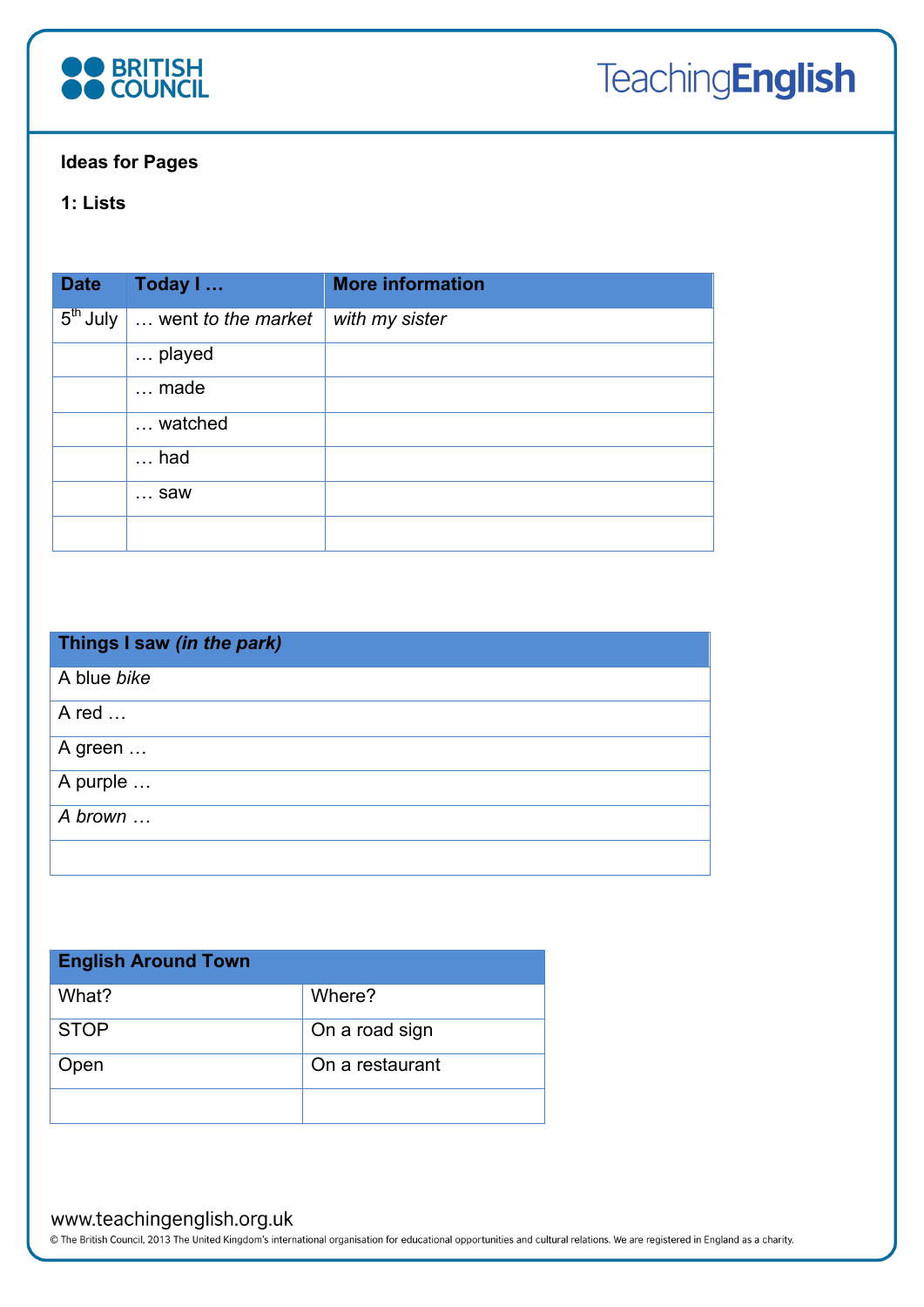

# **TeachingEnglish**

| <b>New English words &amp; their translations</b> |              |             |  |
|---------------------------------------------------|--------------|-------------|--|
| A                                                 | J            | S           |  |
| B                                                 | K            | $\mathsf T$ |  |
| Change (translation)                              | $\mathsf{L}$ | U           |  |
| D                                                 | M            | $\vee$      |  |
| $\mathsf E$                                       | N            | W           |  |
| F                                                 | $\circ$      | X           |  |
| G                                                 | P            | Y           |  |
| H                                                 | Q            | Z           |  |
|                                                   | $\mathsf{R}$ |             |  |

# **Other ideas for lists:**

Things I saw at the beach

Sounds I heard today

Things beginning with 'M'

Words that rhyme with 'cat' Animals that live in the wild

## **2: Fact-files**

www.teachingenglish.org.uk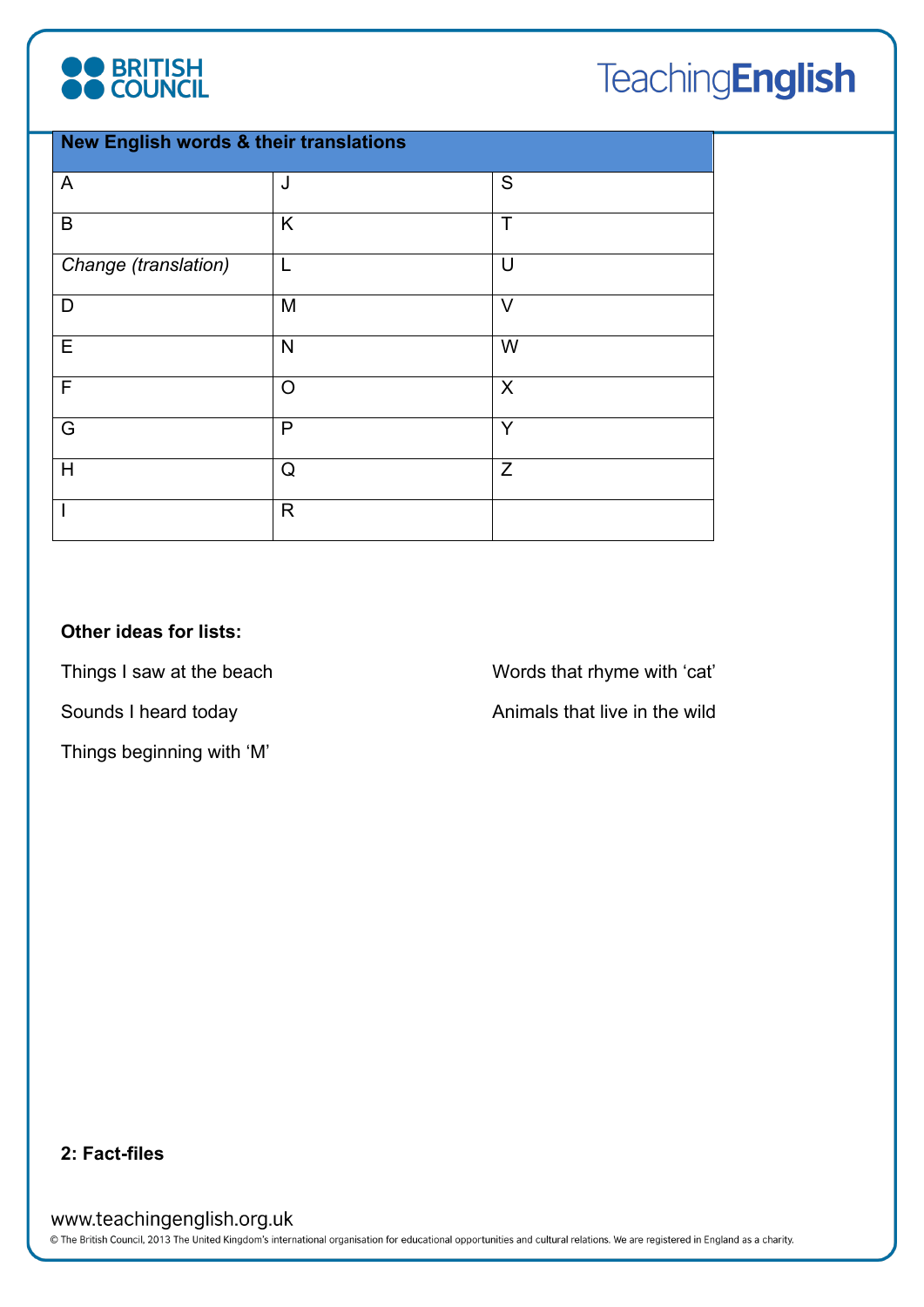

# **TeachingEnglish**

| <b>An English Song</b>   |         |  |
|--------------------------|---------|--|
| Name of song:            |         |  |
|                          |         |  |
| Singer:                  |         |  |
| <b>Words</b>             | Picture |  |
|                          |         |  |
|                          |         |  |
|                          |         |  |
|                          |         |  |
|                          |         |  |
|                          |         |  |
|                          |         |  |
|                          |         |  |
|                          |         |  |
|                          |         |  |
|                          |         |  |
|                          |         |  |
|                          |         |  |
|                          |         |  |
| The song is about        |         |  |
|                          |         |  |
|                          |         |  |
| I like this song because |         |  |
|                          |         |  |
|                          |         |  |
|                          |         |  |

# **Other ideas for fact-files:**

An English Book

An English Film

An English Poem

An English Joke

An English Recipe

An English-speaking country

An English Website

# **3: Pictures and words**

#### www.teachingenglish.org.uk